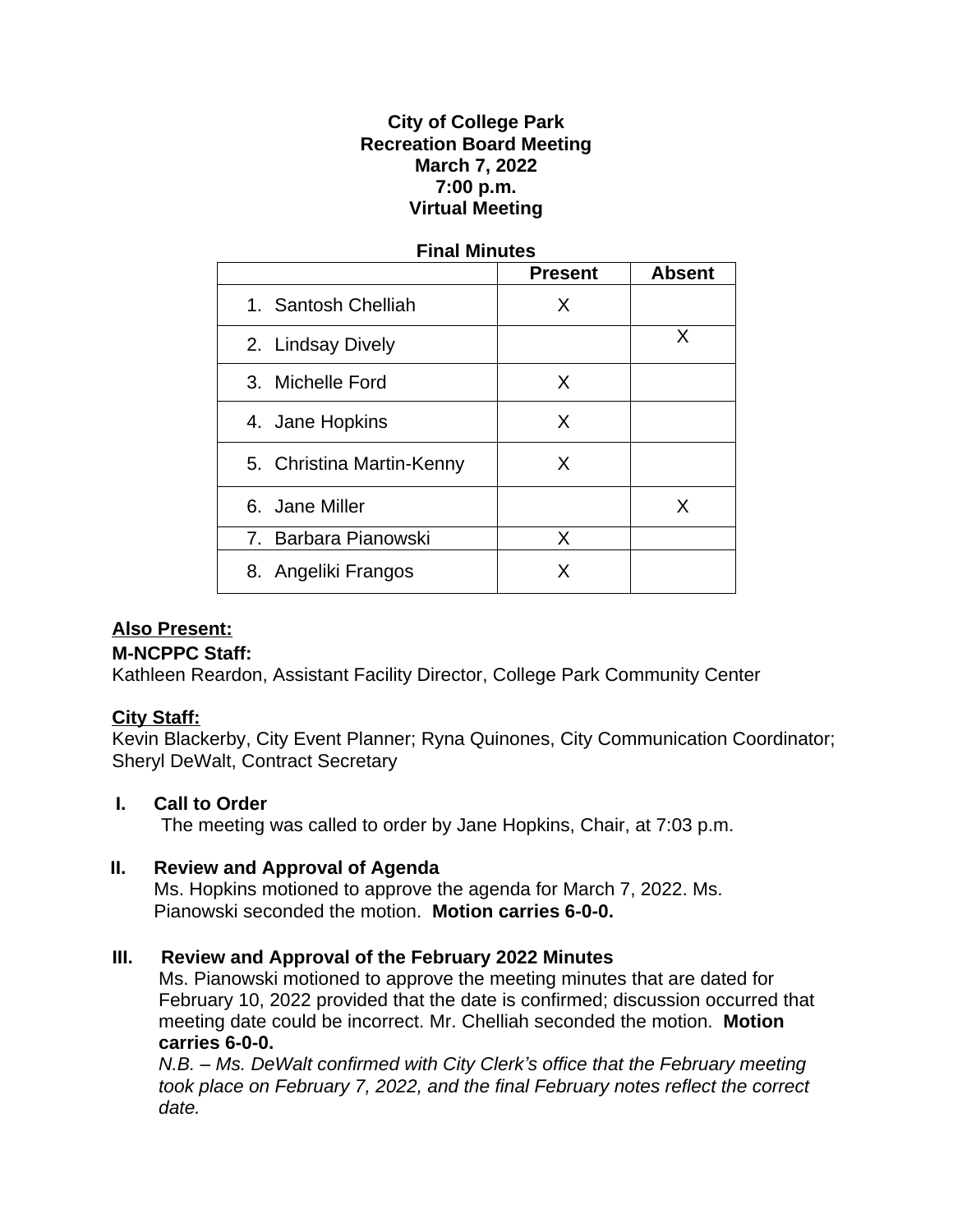### **IV. Upcoming City Events – Mr. Blackerby**

- A. Ice Skating at Wells Ice Rink. A proposal was sent, and a response was received last week. The committee had hoped to have 300-400 children, however, the rink wanted to limit to 150 children maximum. After discussion with Ms. Quinones, the decision was made to re-schedule the event for a future date.
- B. July 4<sup>th</sup> Fireworks. The event has been confirmed. The fireworks company has been obtained and the band has been hired. The University of Maryland has assured that the parking lot area will be done in time. Please share the good news.
- C. City Parade July  $4<sup>th</sup>$ . Assistance/Volunteers will be needed with the parade and events following the parade at Duvall Field.
	- i. Suggestions for the following should be shared with Mr. Blackerby:
		- 1. Music groups, bands
		- 2. Classic car groups
		- 3. Children/Teenage groups, e.g. scouts, cheerleaders, etc.
	- ii. Duvall Field will have:
		- 1. Food
		- 2. Music
		- 3. Games
- D. Spring Egg Roll has been scheduled for April 16, 2022, at Duvall Field. The event will take place from mid-morning through early afternoon. There will be time frames for age groups. If families have children in varying age groups, there will be other activities for participation until each age group is able to search for eggs. Several eggs will be "golden" eggs and have a prize ticket to choose a larger gift.
	- i. Other activities planned:
		- 1. Music
		- 2. Games
		- 3. Storytime
		- 4. Performers
	- ii. Volunteer assistance required for:
		- 1. Check-in table
		- 2. Re-set eggs for different age groups
		- 3. Games
		- 4. Concession stand Ms. Pianowski volunteered
		- 5. Storytime
		- 6. Volunteer names should be sent to Mr. Blackerby.
- E. Friday Night Live. The first event is scheduled for May 13, 2022, on the City Hall Plaza. This event will be scheduled once a month throughout the summer. The idea is to feature local musical groups. Each month will be a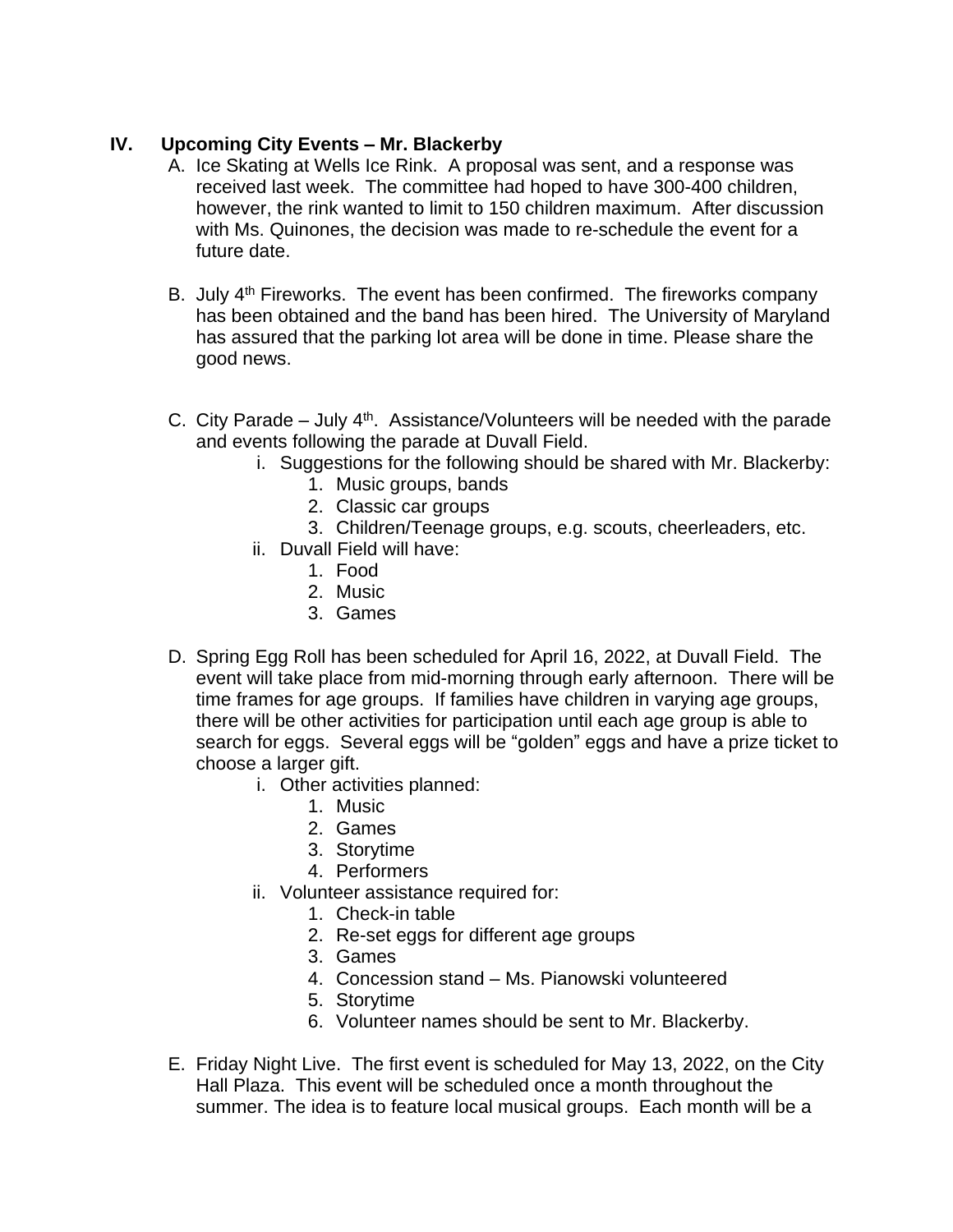different music genre with accompanying themed food. Suggestions made from the committee included:

- i. College Park Youth Choir
- ii. Strings group
- iii. Adult choirs
- iv. Church choirs
- v. Paint Branch Creek musical group

The suggestion was made to contact the College Park Senior Center for names of local musical groups as they have done several events in the past. Mr. Blackerby stated he will reach out to the Senior Center.

#### **V. Other Business**

- A. Technical Literacy Day in partnership with UMD is confirmed for Saturday, March 12, 2022, from 9:00AM – 12:00PM at City Hall.
- B. Route 1 Rampage bike race with the University of Maryland cycle team is confirmed for April 24, 2022.
- C. Arbor Day on April 29, 2022 is confirmed for planting a tree at Bright Horizon at 2:00pm.
- D. Maryland Day is confirmed for April 30, 2022. The City of College Park will have a tent at Maryland Day.
- E. Board Recruitment. More members are needed for the committee. Mr. Blackerby will email Councilmembers asking for recommendations from their districts. It would be nice to have all districts represented on the committee, but it is not mandatory. If committee members are aware of individuals who want to become a member, encourage him/her to complete an application on the city website.
- F. Conflict of Interest statements have been sent out to all committee members and are due by April 30, 2022.
- G. Any committee member who has a term expiration of June 30, 2022 and wants to remain on the committee will need to re-apply. An email will be sent from the City Clerk's office with specific instructions.
- H. The City Clerk's office will be using a new software program and would like to list committee members' names and term expiration date on the city website. There was no objection from any committee member.
- I. After discussion, the committee would like to meet as a hybrid group. Mr. Blackerby will inform the City Clerk's office.
- J. Classic Car Show, June 18, 2022. Mr. Blackerby spoke to Bob and Kathy Baer. They will very helpful, but unfortunately, will not be able to attend the event.

#### **VI. Next Meeting**

Monday, April 4, 2022, at 7:00 p.m.

#### **VII. Adjournment**

Ms. Hopkins motioned to adjourn the meeting. Ms. Pianowski seconded the motion. **Motion carries 6-0-0.** The meeting adjourned at 7:46 p.m.